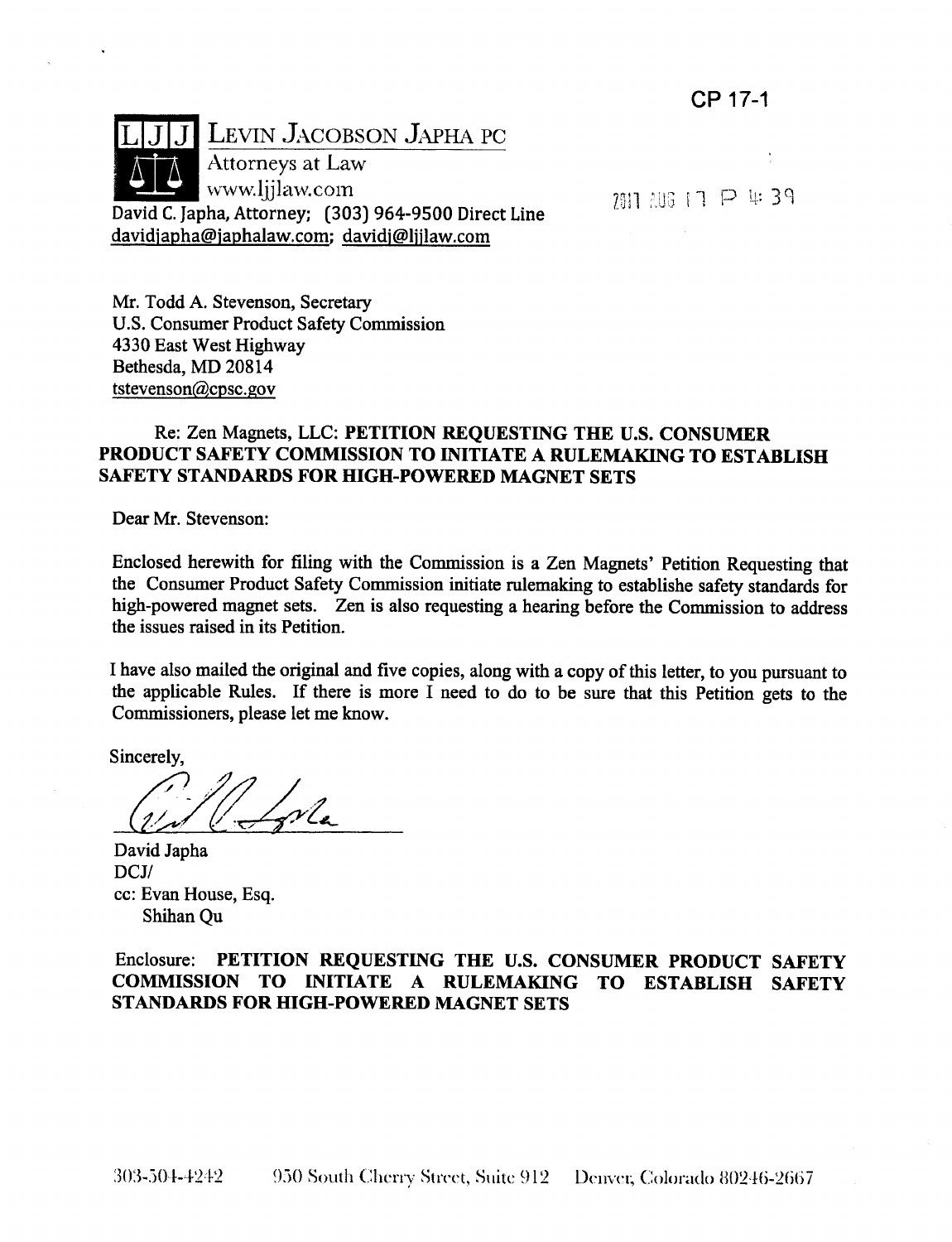$\sim 10^6$ 

# PETITION REQUESTING THE U.S. CONSUMER PRODUCT SAFETY COMMISSION TO INITIATE A RULEMAKING TO ESTABLISH SAFETY STANDARDS FOR HIGH-POWERED MAGNET SETS

# **PETITION** OF ZEN MAGNETS, LLC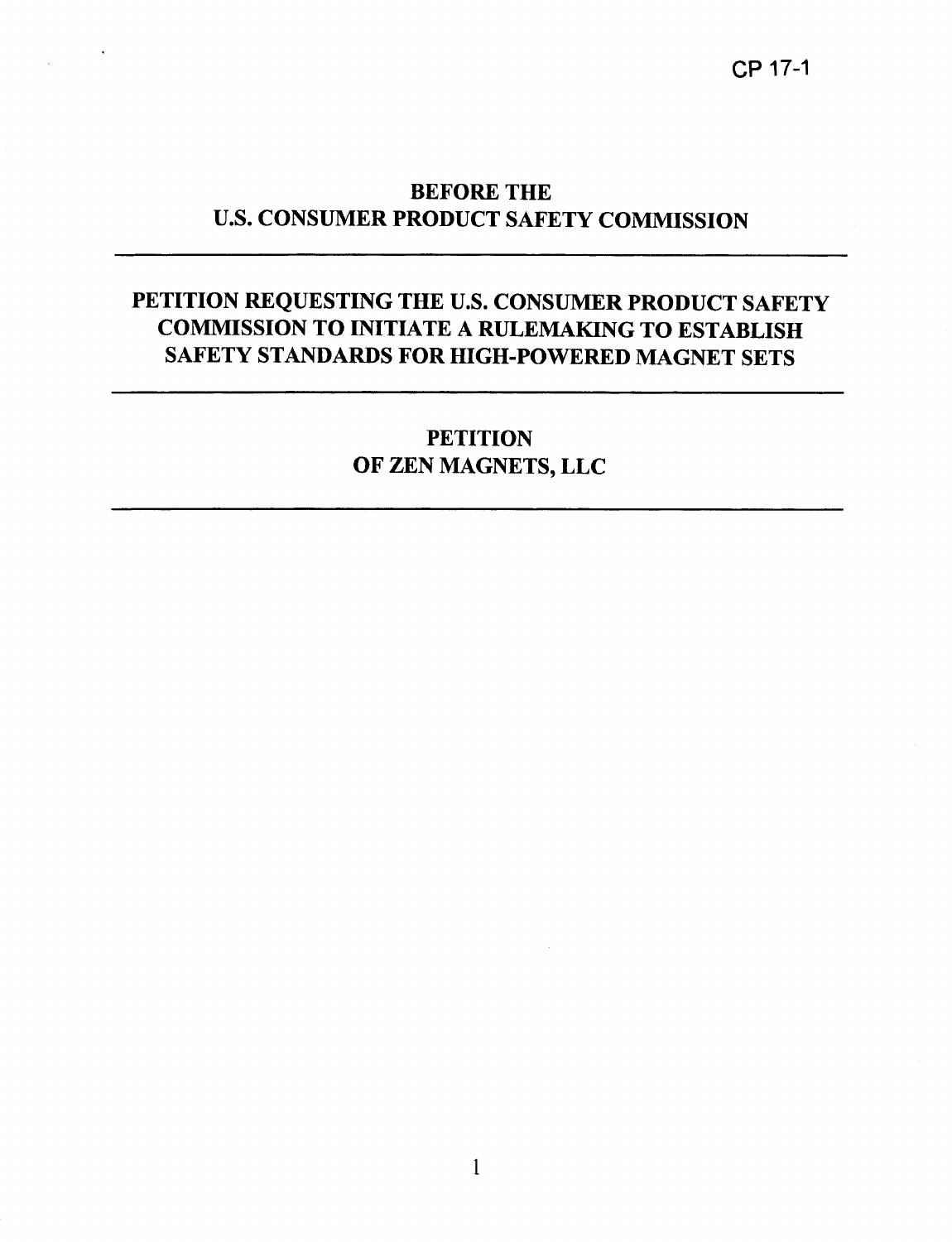# BEFORE THE U.S. CONSUMER PRODUCT SAFETY COMMISSION

# PETITION REQUESTING THE U.S. CONSUMER PRODUCT SAFETY COMMISSION TO INITIATE A RULEMAKING TO ESTABLISH SAFETY STANDARDS FOR HIGH-POWERED MAGNET SETS

# **PETITION** OF ZEN MAGNETS, LLC

#### **INTRODUCTION**

Pursuant to Sections 7 and 9 of the Consumer Product Safety Act, 15 U.S.C. §§ 2056 and 2058, the U.S. Consumer Product Safety Commission ("Commission") regulations, 16 C.F.R. § 1051 and Section 553(e) of the Administrative Procedure Act, 5 U.S.C. § 553(e), Zen Magnets, LLC ("Zen"), files this petition requesting the Commission to initiate rulemaking to ( 1) establish standards for magnet sets that are intended or marketed to be used with or as magnet sets, and (2) to establish requirements that said magnets be sold in packaging that has on it and inside of it clear and adequate warnings and instructions, as well as (3) requirements respecting the form of warnings and instructions accompanying said magnets. In support of its request, Zen submits the following information: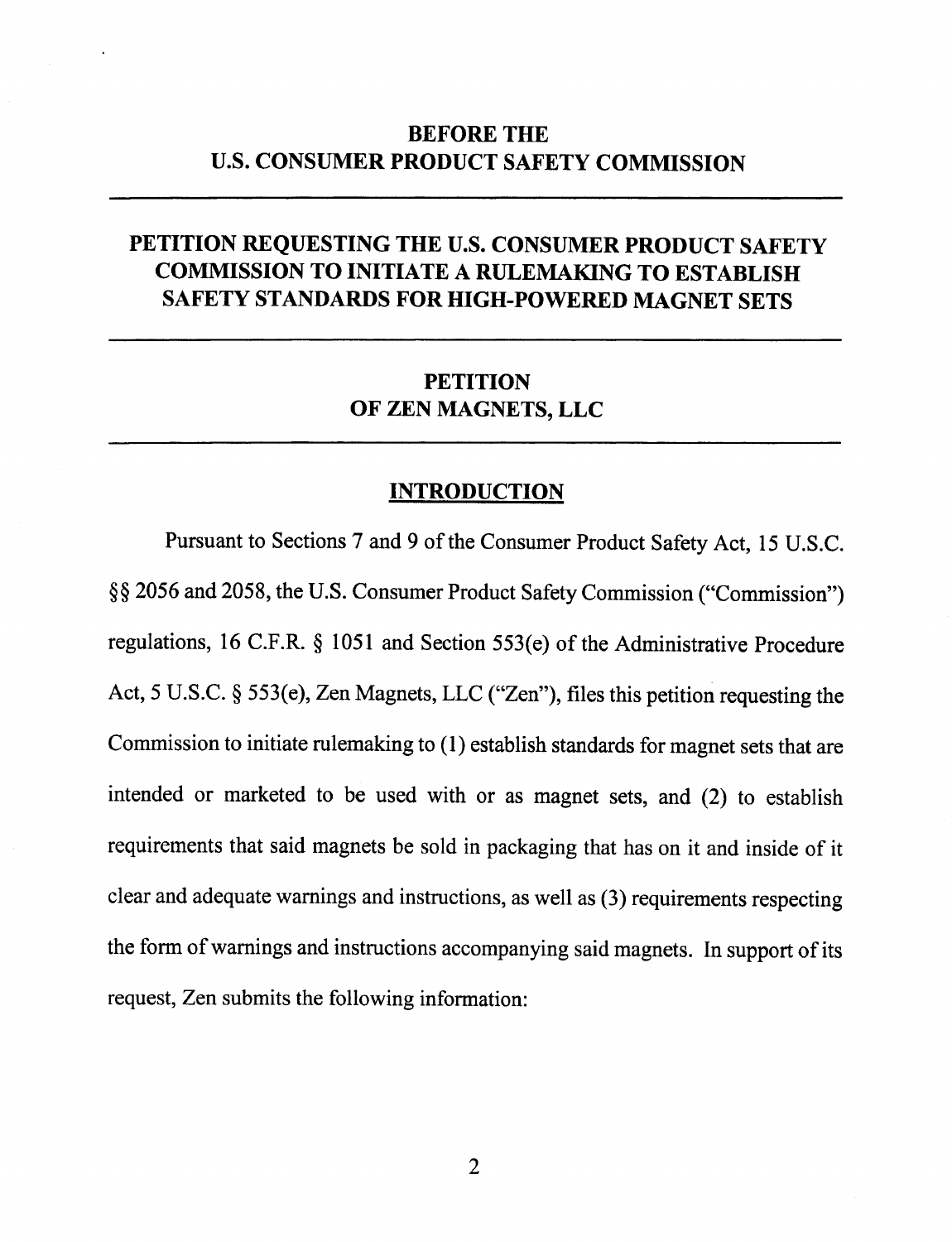#### **PROCEDURAL HISTORY**

On October 3, 2014, the Commission published its final rule, Safety Standard for Magnet Sets. 79 Fed. Reg. 59,962. Petitioner Zen Magnets, LLC then challenged the rule in the Tenth Circuit Court of Appeals. *See Zen Magnets, LLC v. Consumer Product Safety Commission,* 841 F.3d 1141 (lOth Cir. 2016). On November 22, 2016, the Tenth Circuit vacated and remanded the final rule to the Commission. *!d.* at 1155. The Commission voted 5-0 to remove the rule from its regulations on March 1, 2017. This Petition follows.

#### **INTEREST OF THE PETITIONER**

Zen Magnets, LLC ("Zen" or "Petitioner") manufactures and distributes Zen Magnets™ and other small rare earth magnets ("SREMs") designed to make sculptures and other works of art, as well as to provide educational tools to students, teachers, and researchers of the physical sciences. These are the subject products of this Petition. After the Commission promulgated its Safety Standards for Magnet Sets, <sup>16</sup>C.F.R. Part 1240, in October 2014, Zen was the sole remaining U.S. firm manufacturing and distributing non-industrial magnets with a flux index of over 50  $kG<sup>2</sup>mm<sup>2</sup>$  that would fit in the Commission's small parts cylinder (described in 16 C.F.R. § 1501.4). *See* 79 Fed. Reg. 59,962 (Oct. 3, 2014). While other firms have now entered the U.S. market, Zen endeavors to be an industry leader, ensuring that the subject products are sold to appropriately-aged consumers for safe use. It is for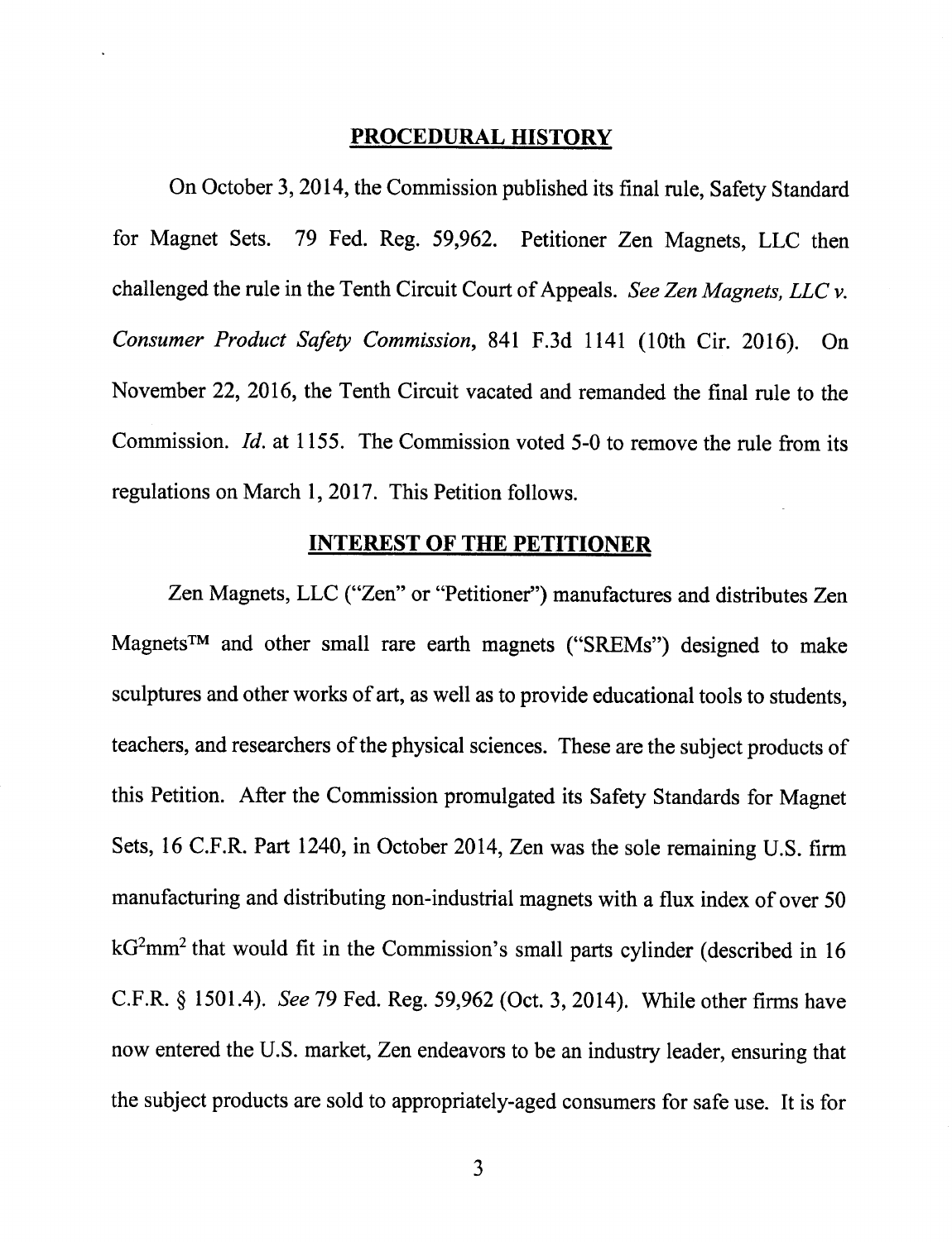this reason that Zen now seeks a uniform market safety standard. Magnets are to be respected, but need not be feared.

### **THE PRODUCTS**

The subject magnets, such as Zen Magnets sold by Petitioner, are consumer products, as defined by the Consumer Product Safety Act ("CPSA"), 15 U.S.C. § 2052(a)(5). While the shape, size, and flux of the subject magnets may vary, Zen Magnets in particular are shiny, metallic, spherical magnets that are approximately 5 millimeters in diameter and have a flux index of between 400 and 550  $kG<sup>2</sup>mm<sup>2</sup>$ . The magnets are often available for purchase by consumers in sets containing a certain number of magnets.

When sold with proper labeling, warnings, and packaging, the subject products are general use products and are not designed, marketed, manufactured, or intended to be used by children under the age of 14.

Due to their inimitable physical characteristics, the subject magnets have a variety of artistic, educational, and therapeutic benefits. In addition to being used as a unique artistic medium,<sup>1</sup> the subject magnets are used in and outside of classrooms to teach principles of mathematics, physics, chemistry, biology, and engineering<sup>2</sup>

<sup>&</sup>lt;sup>1</sup> See e.g. The Zen Gallery, *available at* http://zenmagnets.com/gallery.

<sup>&</sup>lt;sup>2</sup> Edwards, Boyd F., 2016 Expert Report: Educational Value of Neodymium Magnet Spheres in the matter of Zen Magnets, LLC, CPSC Docket No. 12-2, Item 124, Exhibit 4, *available at*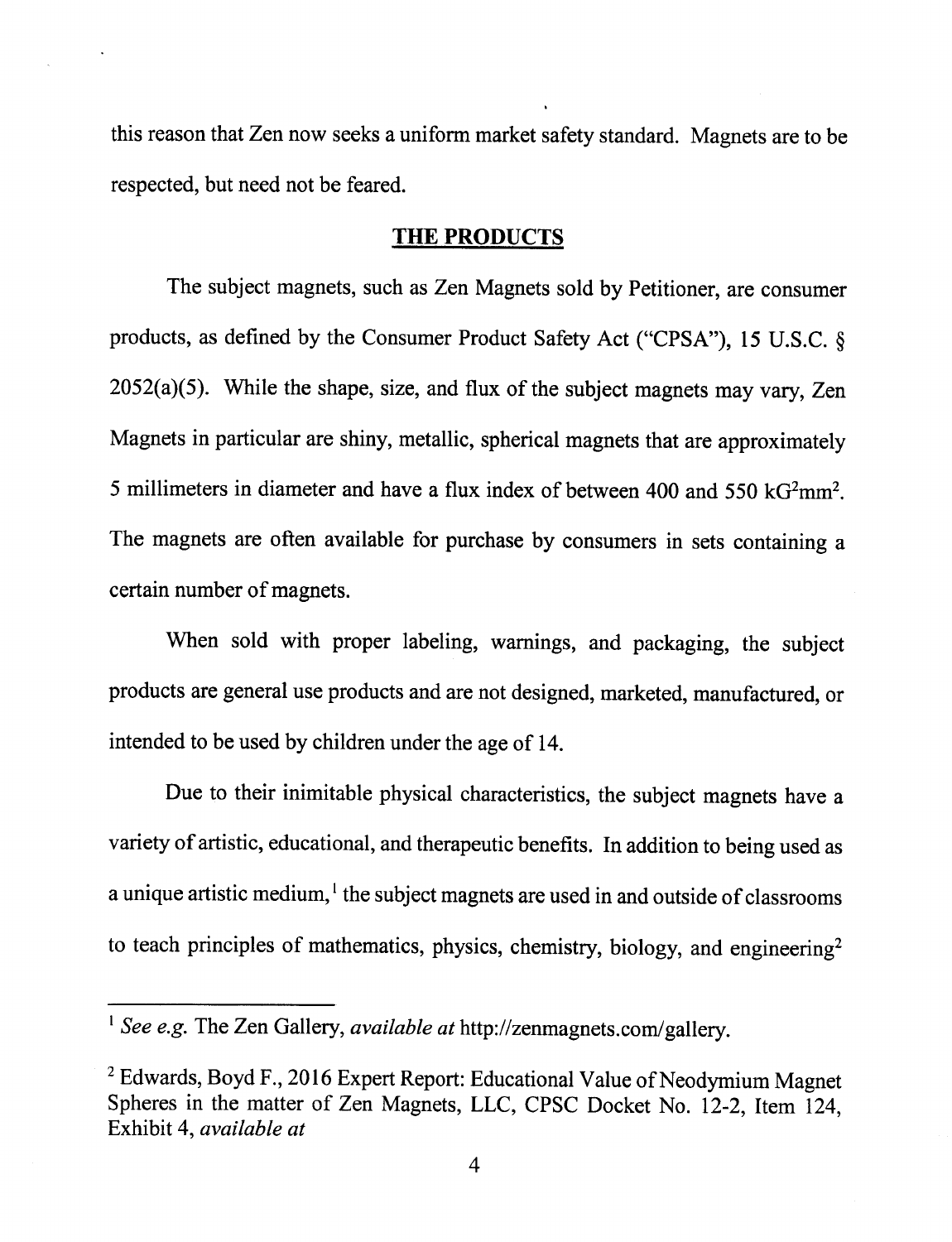(Edwards EJP 2017).<sup>3</sup> Zen Magnets, for instance, are specifically designed to be uniformly magnetized spheres with highly consistent diameters. As such, the force between the magnets is identical to the force between point dipoles (Edwards et al. 2017; Edwards 2017<sup>4</sup> ) (demonstrating that point dipole/sphere equivalence for magnetic interactions may be useful in teaching and research and hold pedagogical value, and explaining that the subject magnets provided motivation for the research). The magnets are also of exceptional educational value because they provide students and teachers with an engaging, "hands-on exposure to principles of magnetism" (Edwards EJP 2017), allowing people to learn and experience the energy of interaction between the magnets. While there are other, inferior tools for demonstrating principles of magnetism and lattice structures, the alternatives not only lack the versatility of the subject magnets (Edwards 2017), they also lack the magnets' intrigue: the subject magnets ultimately inspire people to learn.

http://cpsc.gov/en/Recalls/Recall-Lawsuits/Adjudicative-Proceedings/.

<sup>3</sup> Edwards, Boyd F., John M. Edwards, Dynamical Interactions Between Two Uniformly Magnetized Spheres. *European Journal of Physics.* Eur. J. Phys. 38  $(2017)$  (hereafter "Edwards EJP  $2017$ ").

<sup>&</sup>lt;sup>4</sup> Edwards, Boyd F., John M. Edwards, Periodic Nonlinear Sliding Modes for Two Uniformly Magnetized Spheres. *Chaos: An Interdisciplinary Journal of Nonlinear Science.* 27, 053107 (2017) (hereafter "Edwards 2017").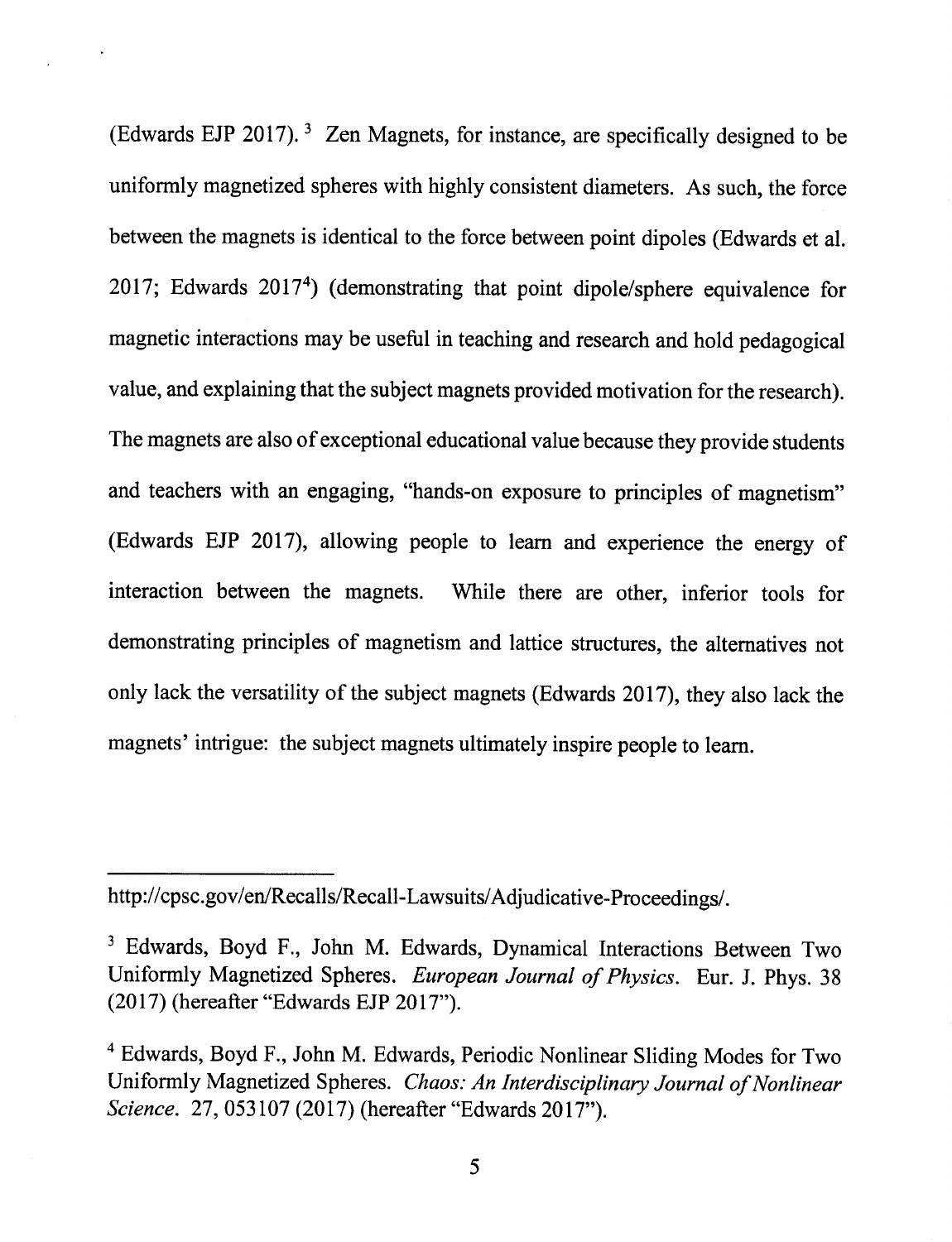# **THE RISK AND NATURE OF INJURY, REASON FOR INJURY**

The subject magnets pose no inherent risk of injury. However, if they are misused in such a way that they are ingested, aspirated, or otherwise inserted into the human body, they can pose a risk of injury. Most notably, if more than one magnet is ingested, it can result in damage to gastrointestinal tissue. Historical injury data show that the risk of injury increases when appropriate warnings are not present.<sup>5</sup> It is important to note, however, that the intended use of the magnets poses no risk of injury whatsoever. It is with this in mind that Zen asks the Commission to undertake a rulemaking to help ensure that the magnets are used as intended  $-$  by adults- in such ways that they pose no risk of harm to consumers.

<sup>&</sup>lt;sup>5</sup> Based on information and belief, from 2014 through November 2016, Zen was the only domestic firm selling the subject magnets in the U.S., and during that time, Zen included warnings and age recommendations on its products, its website, and in places of sale. Over the last five years, injuries associated with the subject magnets have decreased from fifty-two, to thirteen, to four, to one, to one, respectively. *See*  Commissioner Mohorovic, Commission Meeting: Decisional Matter: Magnet Set Safety Standard- Removal from the Code of Federal Regulations (March 1, 2017). Additionally, magnets sold prior to 2009 did not have to comply with the requirements of F963, which requires that magnets designed, marketed, or manufactured in certain ways must comply with performance standards and warning requirements similar to those outlined in the original magnet safety standard promulgated by the Commission. *Id.* Subsequent to this and the CPSC's regulatory actions, data show that established injuries associated with the subject magnets have decreased markedly, as Commissioner Mohorovic discussed. *!d.*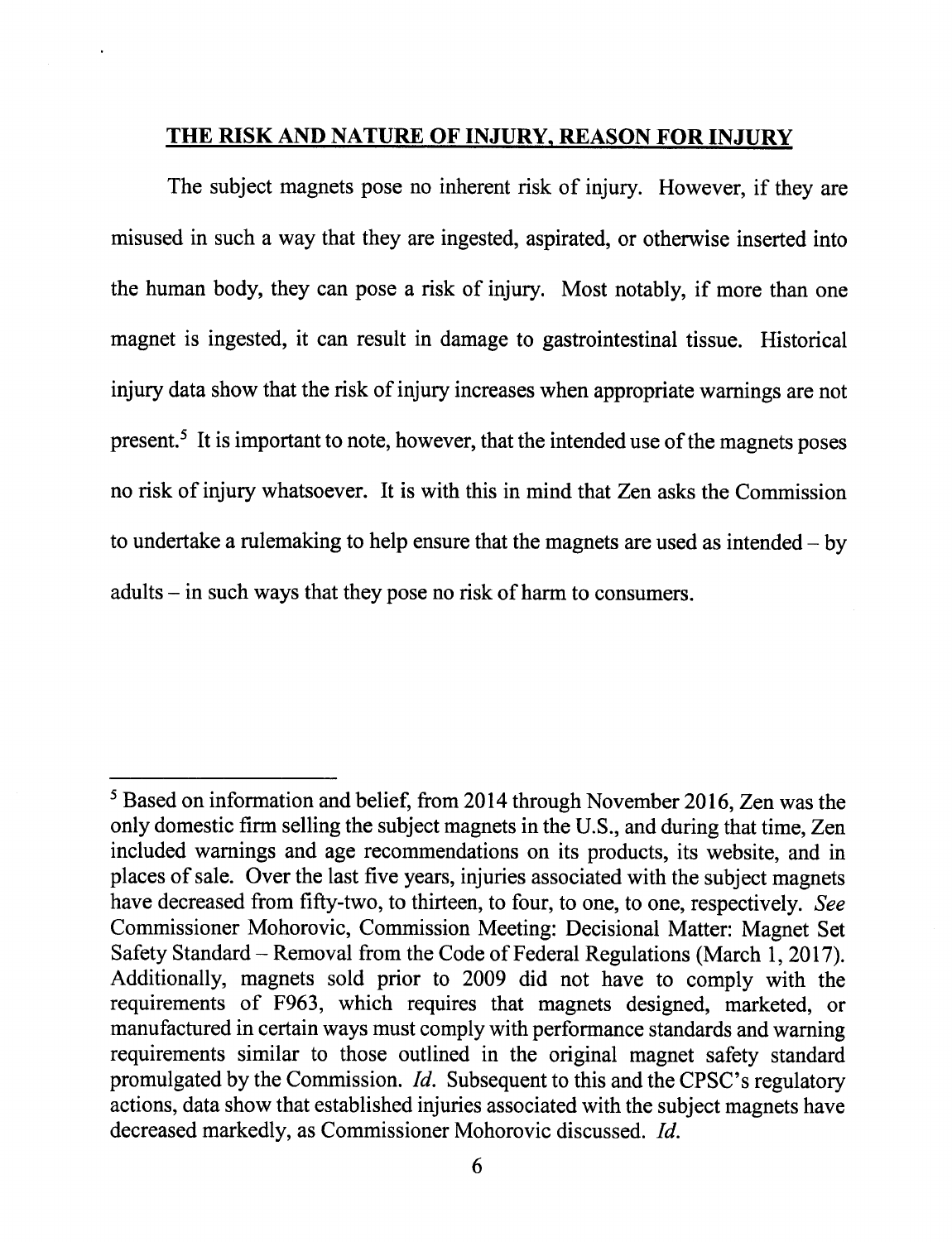### COST-BENEFIT ANALYSIS

As a private firm, Zen is not in possession of industry-wide information regarding the sale and importation of the subject magnets. However, there are numerous costs associated with injuries caused by the misuse of the subject magnets. These costs include societal costs, medical costs, and other intangible costs. There are therefore obvious benefits to creating industry rules to mitigate such costs.

### CURRENT STANDARDS

There are currently no consumer safety standards in the form of statutes, regulations, or voluntary standards that govern the sale or use of the subject magnets for general use purposes.

## RATIONALE FOR THE REQUESTED ACTIONS

Petitioner Zen acknowledges that there is an ingestion risk posed by the subject magnets when they are misused in ways that could lead to ingestion, aspiration, or bodily insertion. Zen does not believe that a rule as broadly tailored to the one removed from the Code of Federal Regulations on March 1, 2017 is necessary to mitigate that risk. Zen does believe, however, that without proper warnings and age recommendations, the products can pose an unreasonable risk of injury.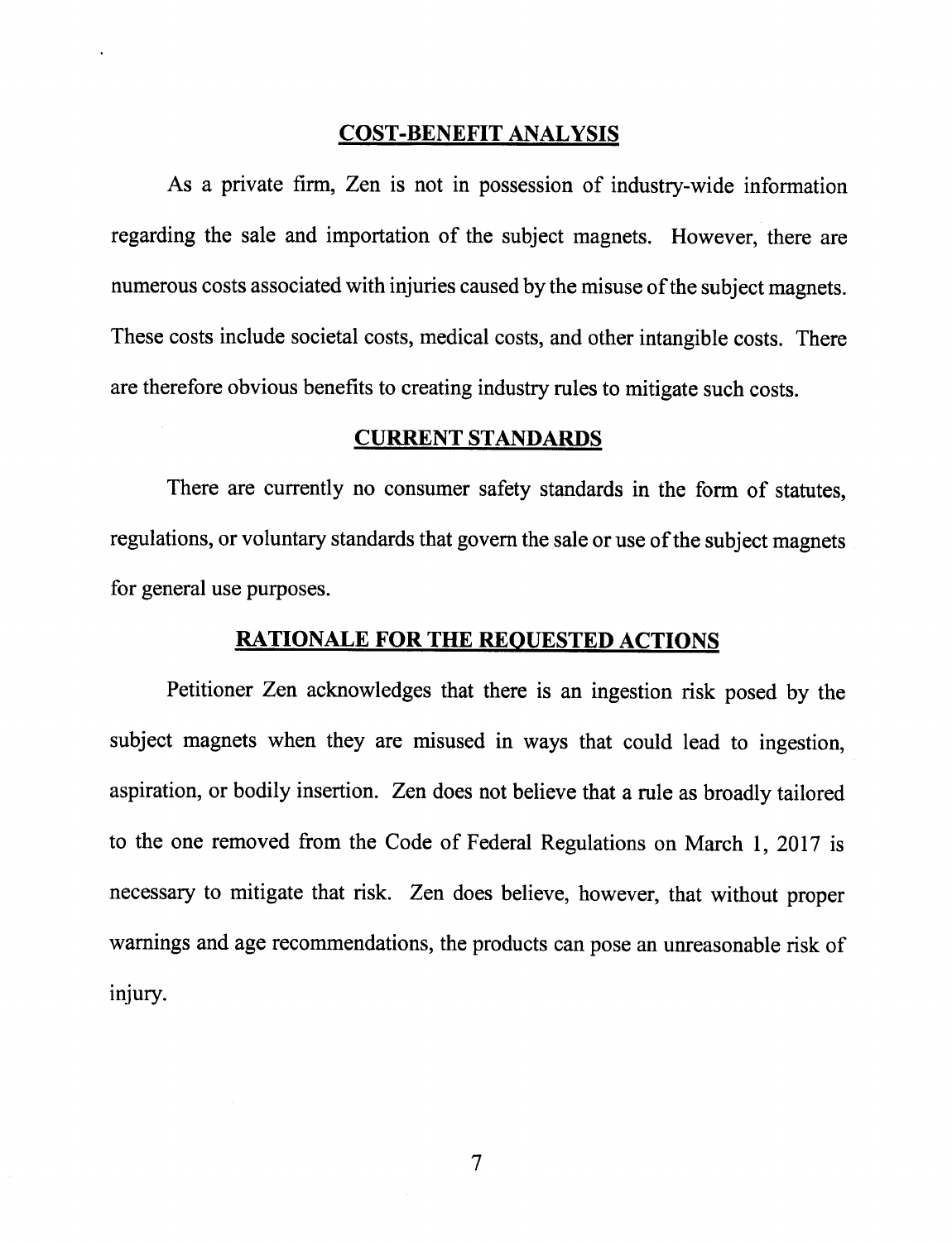The current regulatory schemes administered by the Commission do not address the misuse of the subject magnets. Therefore, Zen respectfully requests that the Commission take the following actions to address the ingestion risk.

## **SUBSTANCE OF THE PROPOSED RULE**

## **I. Safety Standard**

Zen proposes a physical safety standard where each magnet in a magnet set, and any individual magnet, that fits completely within the cylinder described in <sup>16</sup> C.F.R. § 1501.4 must have a flux index of 50  $kG<sup>2</sup>mm<sup>2</sup>$  or less *if* it is designed, marketed, or manufactured for children under the age of 14. The rationale behind this standard is that magnets with a flux index of less than 50 lack the magnetic strength to attach across internal tissue and cause internal injury, and will comply with current ASTM standards for magnets in toys for children.

For general purpose magnets, *i.e.,* magnets such as those sold by Zen, Zen proposes the following additional regulations:

#### **II. Warnings**

Zen Proposes that the Commission promulgate regulations regarding the warnings associated with the subject magnets. These warnings should comply with the hallmark features of proper product warnings, including size, font, and graphical features such as triangles and exclamation marks. The warning (or warnings) should also make clear the ingestion hazard. When sold through online retailers, Zen

8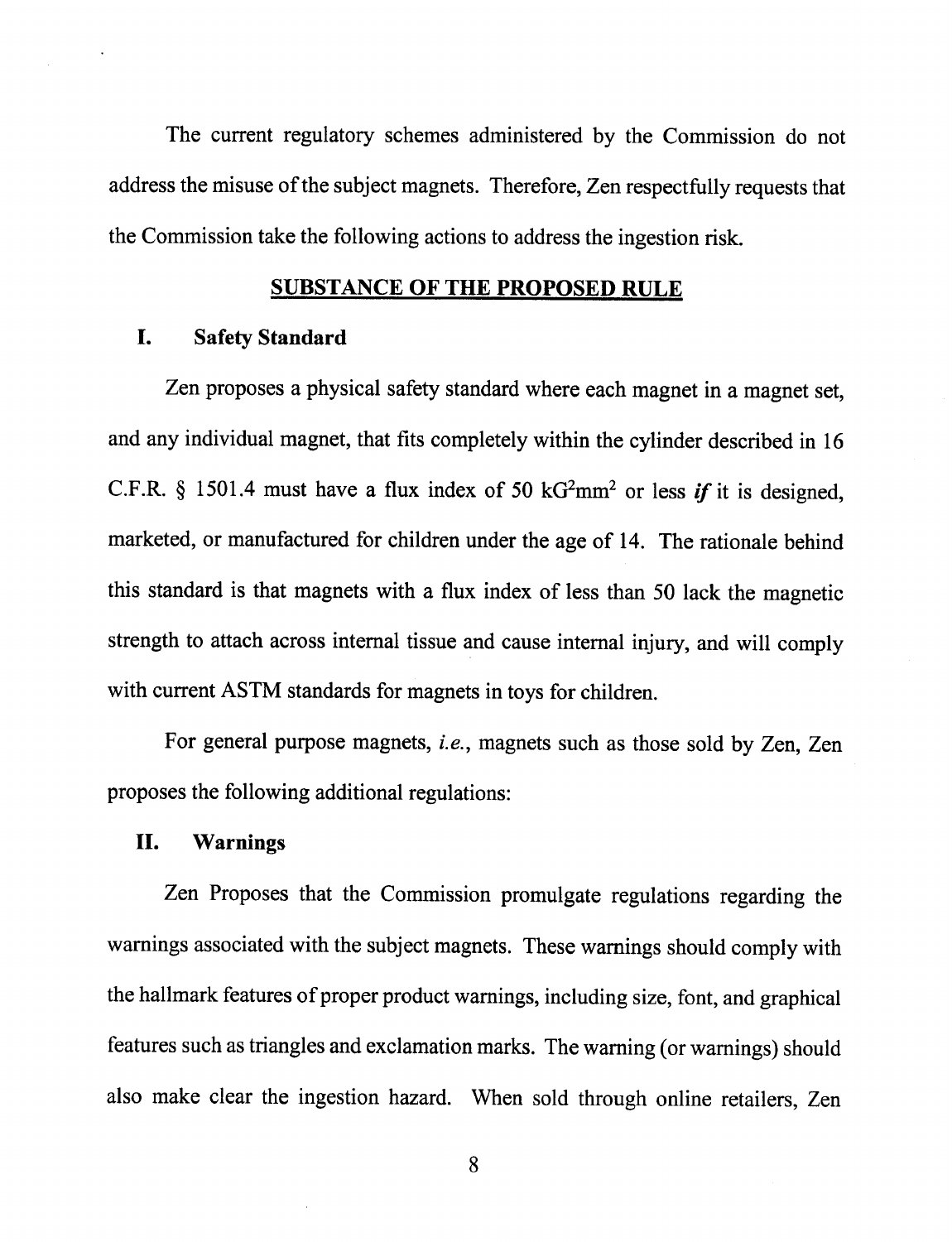proposes that purchasers also be required to acknowledge (1) that they have read the warnings associated with the product and (2) that they assent to the risk should they misuse the products.

A proper warning shall contain, at minimum, the following or equivalent text:



Magnet Poisoning Hazard: These magnets are not toys for children. Swallowed magnets can stick together across intestines causing serious injury or death. Keep away from kids who do not understand the dangers of magnets.

# SEAL REMOVAL IMPLIES ASSUMPTION OF RISK

# III. Instructions

While the magnets naturally attract to one another, and therefore do not easily get "lost to the environment,"<sup>6</sup> the magnets may be intentionally, manually separated from one another. To help ensure that intentionally separated magnets do not create an ingestion hazard, Zen sells its products with instructions that allow users to quickly and visually confirm that all magnets are returned to their container after

<sup>&</sup>lt;sup>6</sup> "One surprising property of small neodymium magnet spheres is how they generally find a way to attract each other. Placed in a repulsive configuration that might seem to lead to separation of two or more magnets, the magnets tend to twist and move until they attract and are drawn together. In years of informal experience with Zen Magnets (one brand of 5 mm diameter neodymium magnet spheres), we do not recall observing an initial configuration whose magnetic repulsion led eventually to separation of two or more magnets." (Edwards EJP 2017) (internal citations omitted).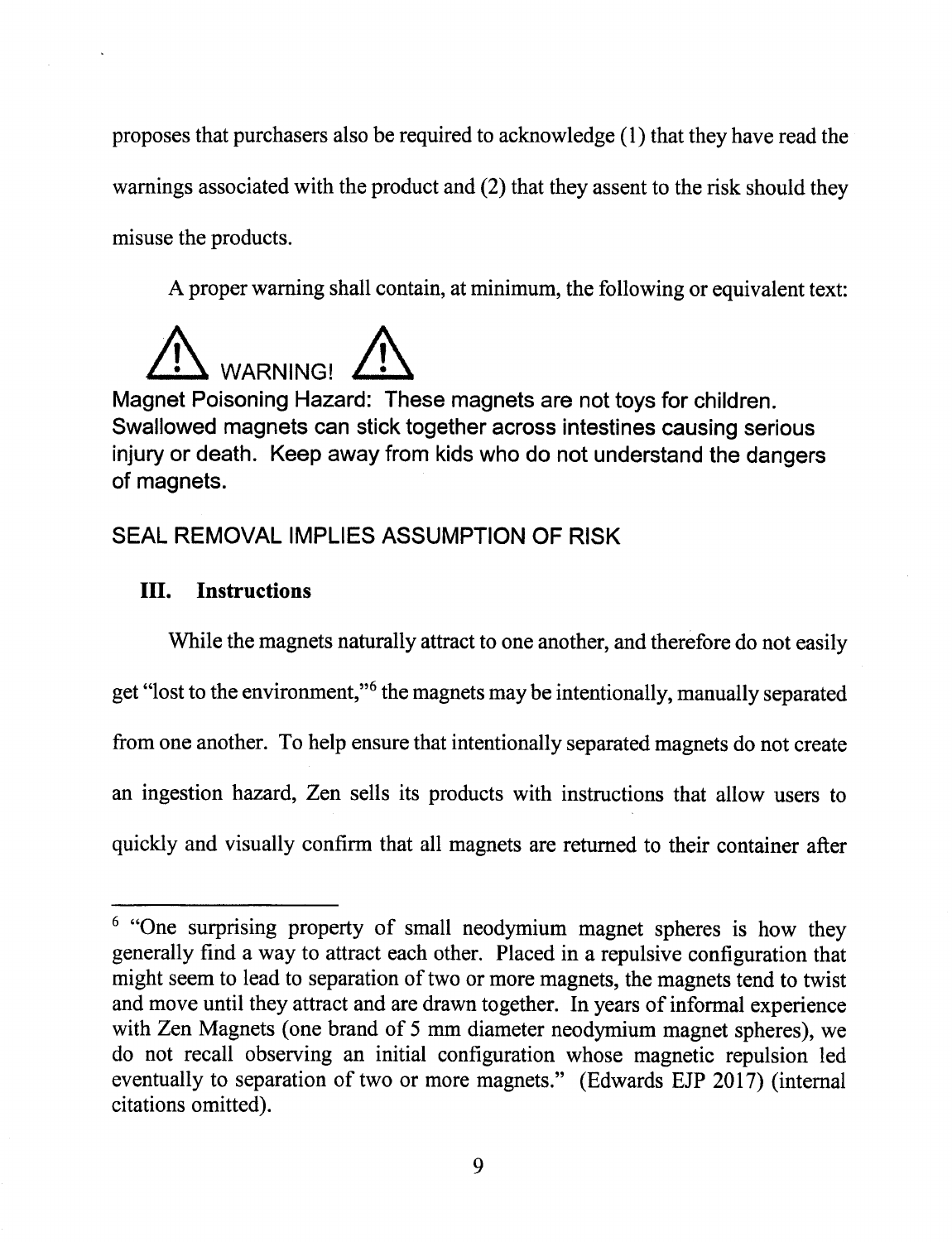use, without the need for users to count individual magnets.<sup>7</sup> Therefore, in addition to warnings, the subject magnets should also contain adequate instructions that explain to consumers how to avoid using the magnets in ways that can lead to ingestion, aspiration, or bodily insertion, and how to ensure that magnets are not unreturned to the packaging.

#### IV. **Age Requirements or Recommendations**

As discussed above, if the magnets are sold as children's toys, as defined by the CPSA and CPSIA, Zen recommends limiting the physical strength of the magnets to a flux index of less than 50  $kG<sup>2</sup>mm<sup>2</sup>$ . However, for the magnets to be of use in artistic, hobby, science, and craft applications, their flux index must be considerably higher. It is for this reason that Zen proposes the Commission adopt age requirements to the extent that the Commission has the jurisdiction to do so. Zen's proposed age requirement is 14 years or older *(i.e.,* the subject magnets cannot be sold to children under the age of 14). To the extent possible, Zen also proposes that the Commission restrict sales to children by requiring the purchase ofthe subject magnets be made by an adult of the age of majority.

Should the Commission deem that it lacks the authority to impose age requirements, Zen proposes, in the alternative, that the Commission impose an age

<sup>&</sup>lt;sup>7</sup> Other methods for counting magnets have been enunciated by people who routinely use the magnets, such as Dr. Boyd Edwards, the author of several publications that use and were inspired by Petitioner's magnets.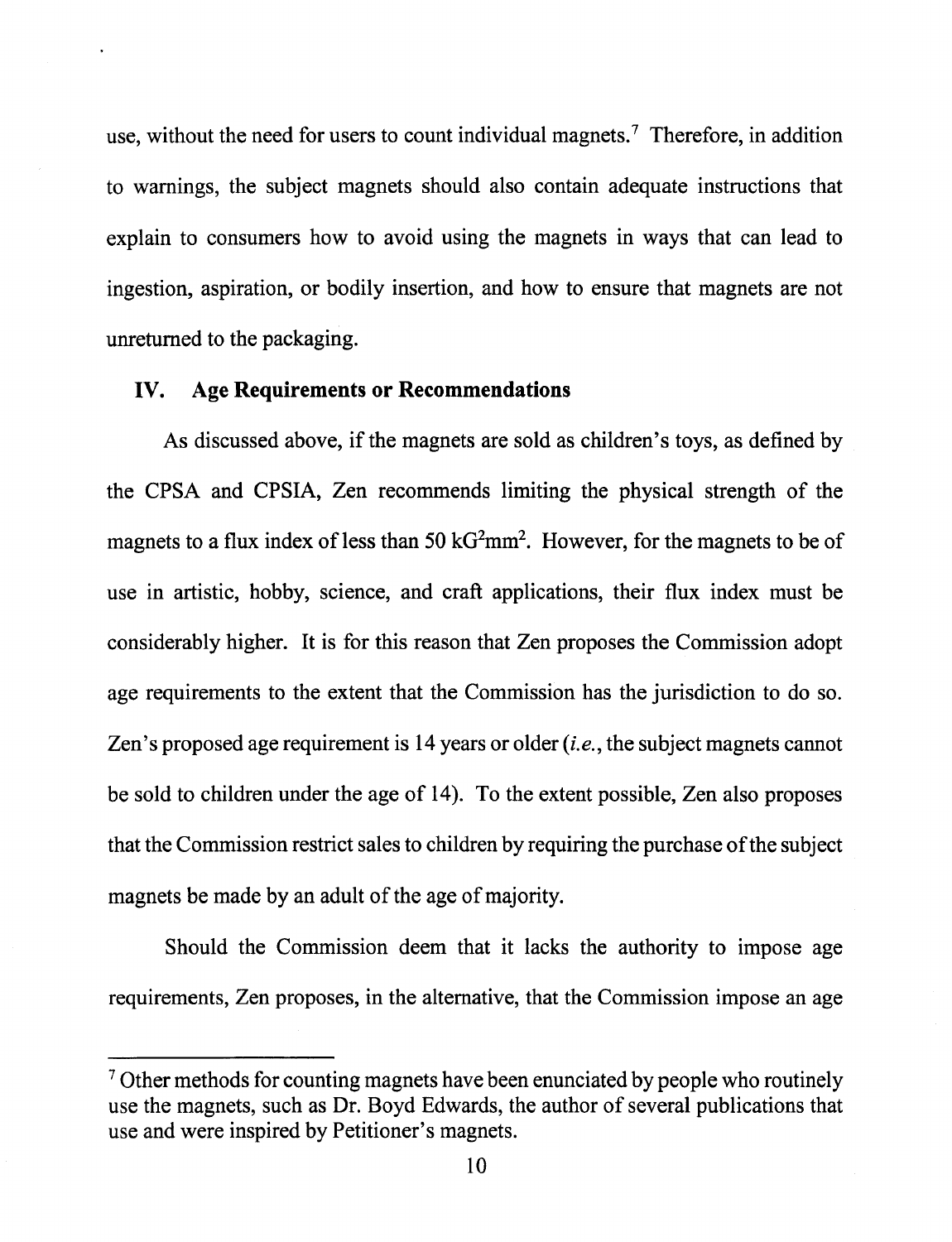recommendation for the subject magnets of 14 years and older, to be visibly displayed on the magnet packaging, and in the warnings and instructions.

## **V. Packaging Requirements**

Zen proposes additional packaging requirements to increase the likelihood that consumers view the warnings, and that children cannot access the magnets within a reasonable amount of time. Specifically, Zen proposes that the warnings affixed to the outside of the packaging containing the subject magnets also seal the container in such a way that the user must actively acknowledge the warning, by cutting through or otherwise removing the warning label in order to open the packaging. In addition to packaging warnings that must be actively acknowledged, there must also be conspicuous warnings affixed to the packaging that the user does not have to remove or cut.

Zen further proposes that the packaging be required to be "child resistant," or "special packaging," either with packaging that is lockable, or similar to the "special packaging" defined by the Poison Prevention Packaging Act,<sup>8</sup> so that children would not be able to gain access to the magnets while they are still in the packaging. The packaging can also assist in the visual counting procedure discussed above. For

<sup>&</sup>lt;sup>8</sup> The Commission has the authority to regulate such packaging and does so via its PPPA regulations, found at 16 C.F.R. Parts 1700-1702.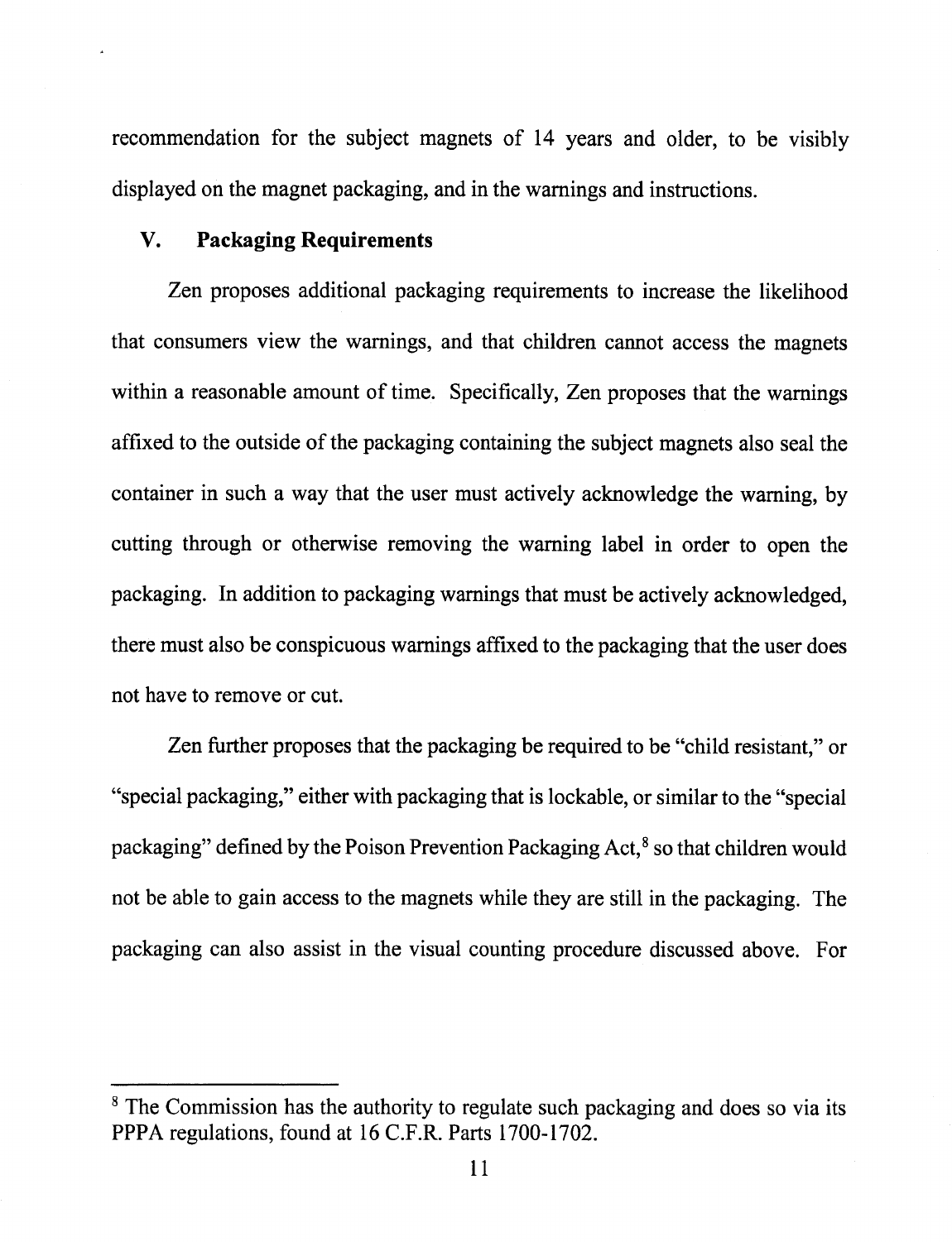instance, geometric shapes could also be built into the packaging itself to help users determine whether all magnets have been returned to the packaging after use.

# A SAFETY STANDARD IS ADEQUATE; AN ALL-AGES MARKET REMOVAL OF THE MAGNETS IS NOT REQUIRED

While historical NEISS data have shown that the subject magnets have the potential to cause serious injury, recent NEISS data show that consumers are able to understand the magnet ingestion hazard, and to mitigate the misuse of high-powered magnet sets.

The rule that would be created by this Petition would assist the Commission in creating consistent market standards for SREMs, and would help to promote safety by standardizing many of the voluntary policies that have already been proven by Zen to be effective.

## REQUESTS TO INITIATE RULEMAKING AND FOR A HEARING

Petitioner Zen Magnets, LLC respectfully requests that the Commission initiate a rulemaking regarding the subject magnets identified above. Petitioner further requests a hearing before the Commission to consider the issues raised in this Petition.

12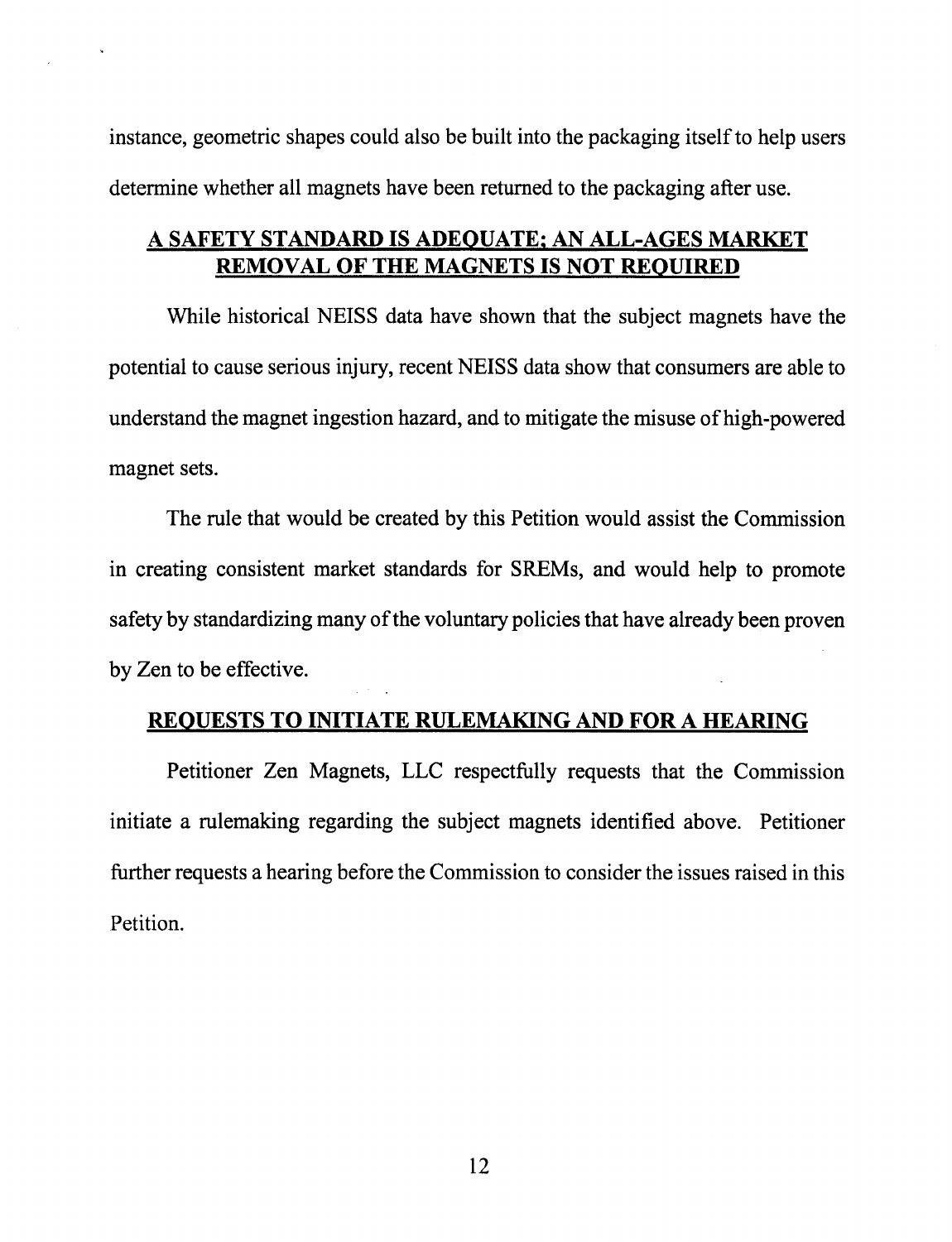Respectfully submitted this 16th day of August, 2017.

 $\bullet$ 

# LEVIN JACOBSON JAPHA, P.C.

/s/David C. Japha

David C. Japha 950 S. Cherry Street, Ste. 912 Denver, CO 80246 (303) 964-9500 Davidjapha@japhalaw.com

Evan J. House 8602 Snowbrush Ln Highlands Ranch, CO 80126 ejhouse.esq@gmail.com Attorneys for Petitioner Zen Magnets, LLC

Petitioner: Zen Magnets, LLC 14211 E 4th Ave, STE 3-135 Aurora, CO 80011 303-351-1936